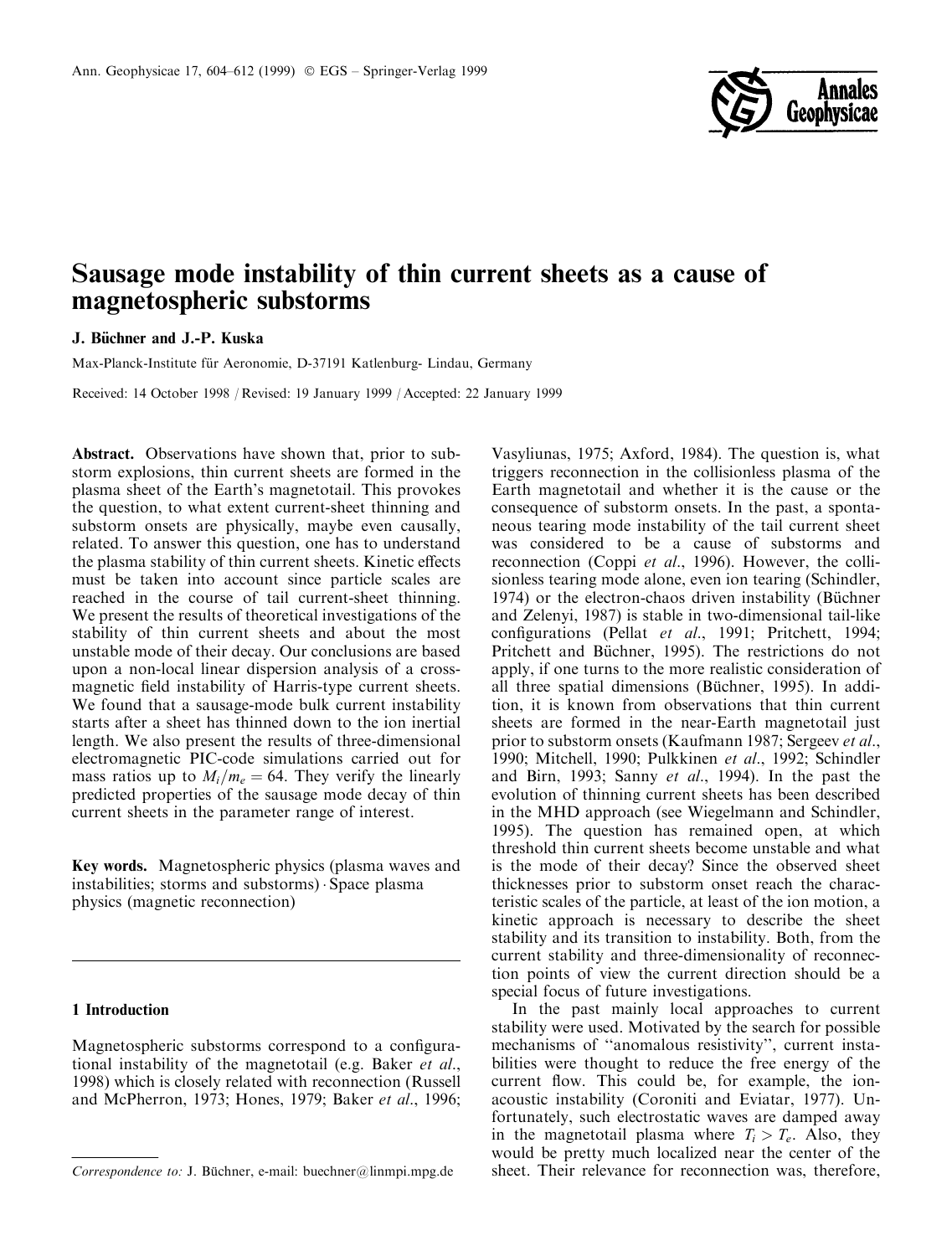disregarded, as well as the concept of a resulting anomalous resistivity (e.g., Coroniti, 1985). Alternatively, gradient driven instabilities were considered (e.g., Huba et al., 1977). These would be due to the strong density gradient at the edge of the current sheet which provides another possible source of free energy in current sheets. The resulting lower hybrid drift instability is, however, damped away in the high- $\beta$ , weak magnetic field region in the center of the sheet, the critical diffusion region of reconnection (Huba *et al.*, 1980). Further, electromagnetic cross-field instabilities were looked for (Kuznetsova and Nikutowski, 1994; Lui et al., 1991). While all these investigations were based on local instability analyses, plasma simulations automatically take into account also non-local effects of the current sheet decay. In their simulations Winske (1981a, b), nevertheless, saw just the lower-hybrid drift instability at the edges of the sheet. Brackbill *et al.* (1984) simulated the sheet evolution over a somewhat longer time. They observed that after the lower-hybrid drift wave, an unstable driftkink mode evolves. They interpreted it as a non-linear stage of the lower-hybrid drift instability. More advanced multi-dimensional particle code simulations found later that in thin current sheets unstable bulk eigenmodes of the system can also evolve on their own. This way both an asymetric-kink (Zhu and Winglee, 1996; Ozaki et al., 1996; Pritchett et al., 1996; Lapenta and Brackbill, 1997) and a symmetric-sausage mode (Büchner and Kuska, 1996, 1997) were found. It became obvious that whole, thin-current sheets decay in an essentially non-local bulk mode, detailed properties of which remained, however, unclear.

Non-local analytical investigation of the linear stability properties of thin currents sheets were carried out by Pritchett and Coroniti (1996) in a two-fluid approach. They did not find the eigenfunctions of the mode but solved the fluid equations as an initial value problem. This approach takes into account such non-MHD effects as the electron-ion cross-field streaming and finite electron inertia. It is limited, however, to longer wavelengths with wave numbers  $L_z k \ll 1$  (normalized to  $L_z$ , the sheet's half-width). For unequal ion and electron masses the initial value solution of the two fluid equations revealed a complex eigenfrequency  $\omega = \omega_r + i\gamma$ . The growth rate of the instability  $\gamma$ increases with increasing mass ratio from  $\gamma = 0.25 \Omega_{0,i}$ for an artificial mass ratio  $M = M_i/m_e = 4$  to  $\gamma \to \Omega_{0,i}$ for  $M \approx 100$ . The wave number of the fastest growing for  $M \approx 100$ . The wave number of the fastest growing<br>mode was  $L_z k \approx 2/\sqrt{M}$  and the real frequency varied between  $\omega_r \approx 0.4 \Omega_{0,i}$  for  $M = 4$  and 35  $\Omega_{0,i}$  for  $M = 100$ . This corresponds to a propagation speed  $\omega_r/k = 0.16 \dots 0.7 \Omega_{0,i}L_z$  for mass ratios between  $M = 4$ and  $M = 100$ . Yoon *et al.* (1998) derived and solved the two-fluid equations as an eigenvalue problem. Their solution does not reconcile the results of Pritchett and Coroniti (1996). It is, on the other hand, also restricted to the short wavelength limit. The reason is that resonance effects are not taken into account in fluid approaches, However, particle resonance effects may cause growth and damping of plasma oscillations in collisionless plasmas. Hence, one has to consider the

cross-field instability kinetically, taking into account the specifics of the particle motion in current sheets. A first attempt to describe the consequences of the nongyrotropic meandering particle motion in current sheets. A first attempt to describe the consequences of the nongyrotropic meandering particle motion in current sheet magnetic fields (Speiser, 1965) in the framework of a non-local current sheet instability theory was undertaken by Yamanaka (1978). They considered a compressional plasma wave propagating perpendicular to the magnetic field. Another attempt was reported by Lapenta and Brackbill (1997). Although they did not derive from the wave equations a dispersion relation as an eigenvalue problem they obtained a symmetric sausage-mode of the most unstable wave. In contrast to their theoretical discussion, their simulations, however, resulted in an antisymmetric (kink-) mode instability.

We have now analytically derived a linear kinetic dispersion relation of the cross-magnetic field instability from the wave equations of a non-local mode propagating in thin Harris-equilibrium current sheets. Here in this paper we apply those results to mass ratios  $M = M_i/m_e$  up to 64 to compare them directly with high-resolution fully kinetic, electromagnetic kinetic PIC-code plasma simulations. First, in sect. 2, we describe our model and the results of the theoretical analysis of the stability of thin current sheets. In sect. 3 we present the setup of our kinetic PIC code simulations the results of which we discuss in sect. 4. Finally, in sect. 5 we draw conclusions for the onset of magnetospheric substorms.

### 2 Theoretical results

For collisionless plasmas, where particle interactions are permitted mainly by their collective electromagnetic fields instead of binary collisions, the Vlasov equation provides an appropriate tool for analyzing plasma stability:

$$
\left\{\frac{\partial}{\partial t} + (\mathbf{v} \cdot \nabla) + \frac{e_j}{m_j} \cdot \left(\mathbf{E} + \frac{\mathbf{v} \times \mathbf{B}}{c}\right) \nabla_{\mathbf{v}}\right\} f(t, \mathbf{r}, \mathbf{v}) = 0 \quad (1)
$$

A plasma systems' stability is investigated by linearizing Eq. (1) with respect to small perturbations of an appropriate initial state. For such analysis, it is appropriate to integrate the action of a field perturbation along the unperturbed particle trajectories which are characteristics of the Vlasov Eq. (1). Particle trajectories in current sheet magnetic field reversals are, however, quite complicated (cf., Speiser, 1965). This applies more to thin current sheets, where the ion Larmor radii are comparable with the sheet thickness. In such configurations, most of the free energy is stored and currents are carried by particles which meander across the sheet midplane. The motion on these orbits is nongyrotropic, it can be quasi-adiabatic and even chaotic (Sonnerup, 1971; Büchner and Zelenyi, 1989). The velocity distribution of these non-gyrotropically meandering particles is well described by a drift Maxwellian. The Harris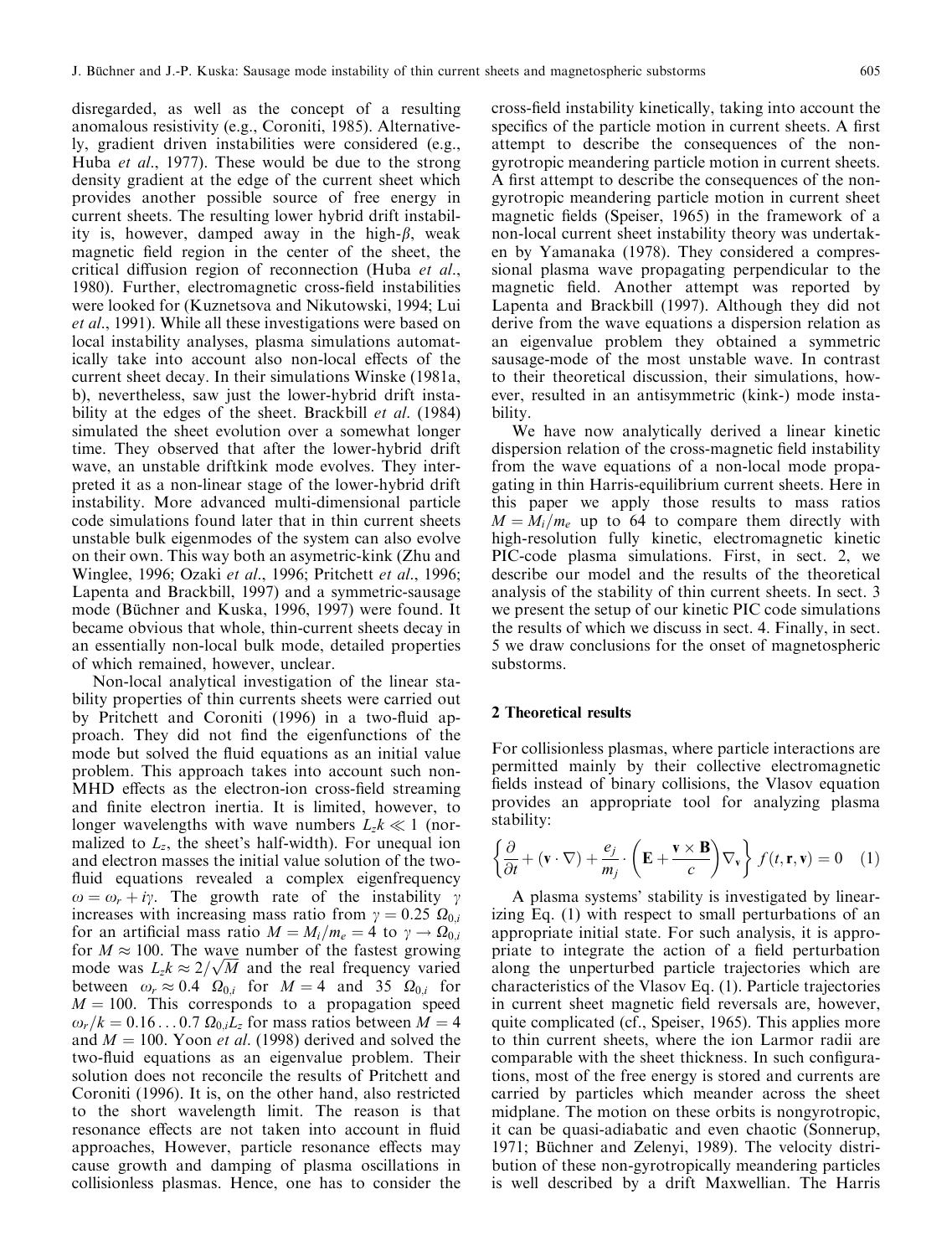(1962) model describes an appropriate thin current sheet equilibrium:

$$
f_{oj}(\mathbf{r}, \mathbf{v})(\mathbf{r}, \mathbf{v}) = n_{oj} \cdot \frac{m_j}{2\pi k_B T_j} \cdot \exp \frac{W_j - u_{dj} P_j}{k_B T_j}
$$
  
= 
$$
\frac{n_j(Z)}{(2\pi)^{3/2} \cdot v_{tj}^3} \cdot \exp \left\{-\frac{v_x^2 + (v_y - u_j)^2 + v_z^2}{2v_{tj}^2}\right\}
$$
(2)

where

$$
n_j(Z) = n_e(Z) = n_i(Z) = n_o \cdot \cosh^{-2} \left(\frac{Z}{L_z}\right)
$$
 (3)

and

$$
L_z = \frac{\sqrt{k_B \cdot (T_e + T_i)}}{\sqrt{2\pi n_o e^2}} \cdot \frac{c}{u_{di} - u_{de}}
$$
(4)

Notice that here in our paper  $v_{tj}$  is determined as  $v_{tj} = \sqrt{\frac{k_B T_j}{m_i}}$ mj  $\sqrt{\frac{k_B T_j}{m_i}}$ . Further, *e* is the elementary charge, *m<sub>j</sub>* are particle masses and  $u_{d}$  drift velocities in the current direction. The indices  $j = e, i$  denote electrons and ions, respectively. For example  $T_e$  and  $T_i$  are the electron and ion temperatures. c the speed of light,  $k_B$  the Boltzmann constant. The self-consistent magnetic field of a Harrisequilibrium

$$
\mathbf{B} = B_o \cdot \tanh\left(\frac{Z}{L_z}\right) \cdot \mathbf{e}_x
$$

balances the plasma pressure of the sheet, i.e.

$$
B_o = \sqrt{8\pi \cdot n_o \cdot k_B \cdot (T_e + T_i)} \tag{5}
$$

The thermal Larmor radius in this field is  $\rho_{oj} = v_{tj}/\Omega_{oj} \cdot \Omega_{oj} = eB_o/m_jc$  is the gyro-frequency in the asymptotic field. If the electron and ion drift velocities  $u_{de}$  and  $u_{di}$  are related as  $u_{de}/u_{di}=-T_e/T_i$  the electric field vanishes in a Harris equilibrium. In the coordinate system, where this relation of the drift speeds is fulfilled, the half-width of the Harris equilibrium can be rewritten as

$$
L_z \cdot \sqrt{1 + \frac{T_e}{T_i}} = \frac{\sqrt{k_B \cdot T_i}}{\sqrt{2\pi n_o e^2}} \cdot \frac{c}{u_{di}}
$$
  
=  $\sqrt{2} \cdot \frac{v_{ii}}{u_{di}} \cdot \frac{c}{\omega_{pi}} = \sqrt{2} \cdot \frac{v_{ii}}{u_{di}} \cdot \lambda_{ii} = \sqrt{2} \cdot \frac{c}{u_{di}} \cdot \lambda_{Di}$  (6)

where  $\lambda_{ii} = c/\omega_{pi}$  is the ion inertial length and  $\lambda_{Di} = \sqrt{k_B T_i / 4 \pi n_o e^2}$  the Debye length based on the maximum density  $n<sub>o</sub>$  and the ion temperature. Due to the pressure balance Eq. (5) the sheet thickness is, independent on the temperature ratio  $T_e/T_i$ , directly related to the thermal ion Larmor radius  $\rho_{0,i}$  as

$$
L_z = 2 \cdot \rho_{0,i} \cdot \frac{v_{ti}}{u_{di}} \tag{7}
$$

We have investigated the stability of the current sheet by solving the Vlasov Eq. (1) for small  $(\delta f_{1i} \ll f_{0i})$ perturbations  $\delta f_{1i}$  of the equilibrium distribution function  $f_{oj}(\mathbf{r}, \mathbf{v})$  in response to appropriate field perturbations, given in terms of small variations  $\delta A$  and  $\delta \varphi$  of the electromagnetic potentials. Since we look for a resonant current instability we assume a propagation parallel to the current flow with finite wave numbers  $k = k<sub>v</sub>$ . To find the most unstable modes it is appropriate to analyze the response of the Fourier-components of the perturbed distribution function

$$
\delta f_{1j} = f_{1j} \cdot \exp\{-i\omega t + ikY\} \tag{8}
$$

The most probable polarization of the wave is characterized by a perturbation of the Y -component of the vector potential (Yamanaka, 1978)

$$
\delta A_y = A_1(Z) \exp\{-i\omega t + ikY\}
$$
\n(9)

while a polarization with non-vanishing  $\delta A_x$  is most unlikely to grow. Since we are looking for waves propagating slower than the electron thermal velocity, we can neglect the perturbation of the electrostatic potential, i.e.  $\delta \varphi \to 0$ . The perturbation  $\delta A_z$  immediately follows from the Lorenz gauge condition  $\nabla \delta \mathbf{A} = 0$ . With the particle trajectories being characteristics of the Vlasov Eq. (1), the perturbation of the distribution function  $f_{oi}(\mathbf{r}, \mathbf{v})$  is obtained by integrating the influence of the field perturbations along the unperturbed particle orbits. In general, there are two kinds of qualitatively different orbits in Harris sheets, non-crossing the neutral plane gyrations and those meandering across the neutral plane (Speiser, 1965). The most important resonances are due to interactions with the particles drifting on meanderorbits. As a result the perturbation, the distribution function  $\delta f_{1j}$  consists of a reversible part  $\delta f_{1j}^{rev}$ which is due to non-resonant interactions with the inductive electric field and of an irreversible part  $\delta f_{1j}^{irr}$ which is due to resonant interactions with the meandering particles. From the reversible perturbation  $\delta f_{1j}^{rev}$  one obtains the corresponding current perturbation

$$
\delta j_1^{\text{rev}} = \Sigma_j \frac{e_j^2}{ck_B T_j} \int\limits_{\mathbf{v}} d\mathbf{v} \ v_y \delta A_y u_{dj} \ , \qquad (10)
$$

while the resonant variation of the distribution function  $\delta f_{1j}^{irr}$  reveals the irreversible current perturbation

$$
\delta j_{1j}^{irr} = \frac{4\pi}{c} \delta f_{1j}^{irr}(Z) = \frac{4\pi e_j \cdot f_{0j}(Z)}{c^2 c \cdot k_B T_j} \times \int_{-\infty}^{t} dt' \left[ v_y \cdot \frac{\partial \delta A_y}{\partial t'} + u_{dj} v_y \frac{\partial \delta A_y}{\partial Y} \right]
$$
(11)

As a result the Vlasov equation leads to a wave equation for the Fourier component  $A_1(Z)$  of the perturbed vector potential

$$
\left[\frac{d^2}{dZ^2} + \frac{\omega^2}{c^2} - k^2 + \frac{2}{L_z^2 \cosh^2(Z/L_z)}\right] A_1(Z)
$$
  
= 
$$
-\frac{4\pi A_1(Z)}{c k_B} \sum_j \frac{e_j^2}{T_j} \int_{\mathbf{v}} d\mathbf{v} f_{oj} v_y^2 \frac{\omega - k u_{dj}}{k v_y - \omega}
$$
(12)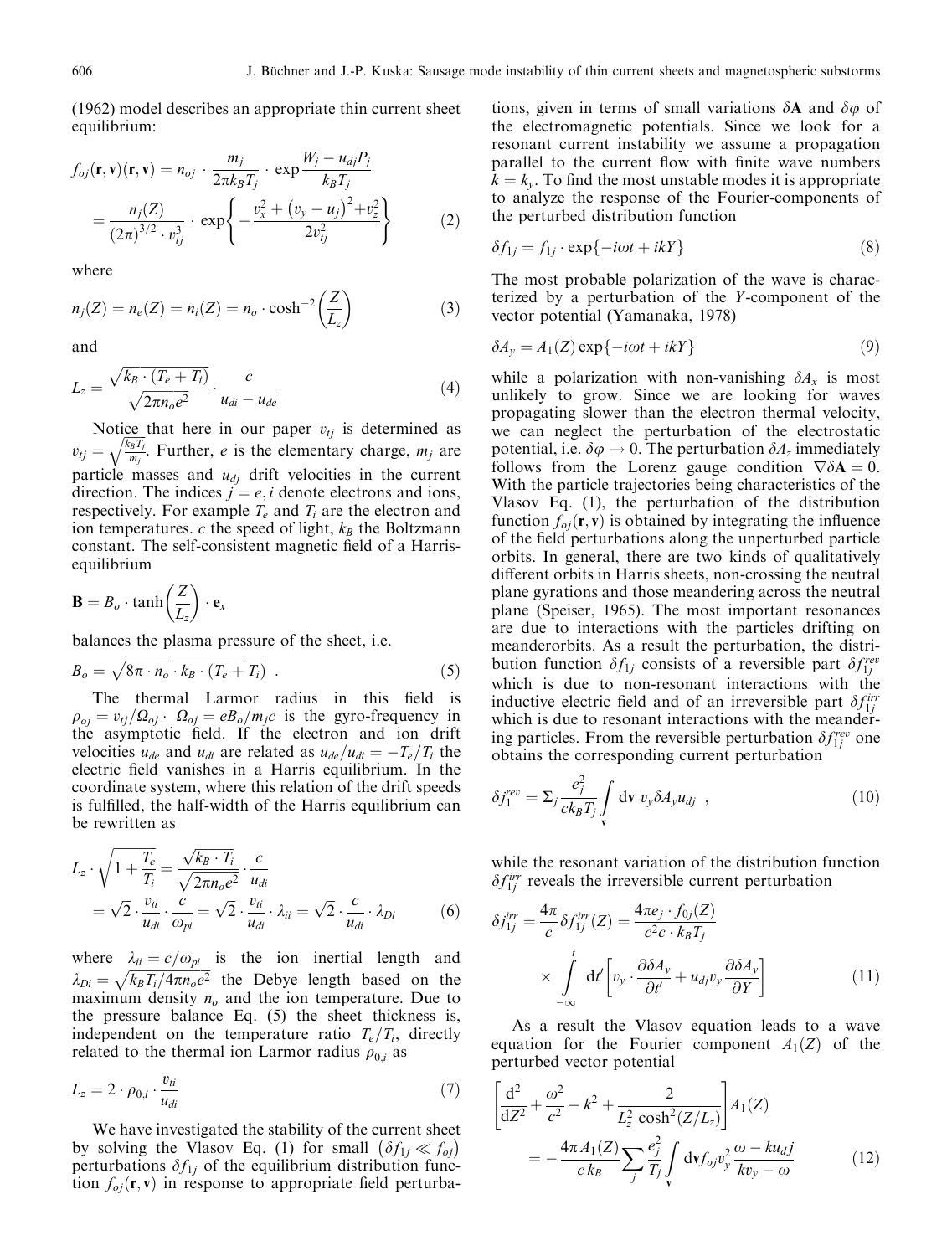Equation  $(12)$  is a nonlinear integro-differential equation. In order to find the mode structure one can solve it is an eigenvalue problem with respect to  $\omega^2$  for which the eigenfunctions  $A_1(Z)$  have to be found. Notice that the operator in the left hand side  $(l.h.s)$  of Eq.  $(12)$ differs essentially from the corresponding operator in the differential equation of the collisionless tearing mode problem. It contains a finite real frequency  $\omega_r \neq 0$  and a wave number  $k = k_y$  instead of  $k_x$  responsible for sheet tearing. The right hand side (r.h.s.) of Eq. (12) represents the irreversible current perturbations which are due to wave-particle resonances described by Eq. (11). For the further treatment of Eq. (12) we expanded its r.h.s. to a power series with respect to  $\omega$ around  $\omega = 0$ . Terms higher then quadratic in  $\omega$  were neglected. This approach revealed the following linear wave equation (in dimensionless variables  $\zeta = Z/L_z$ ;  $v = L_z \omega/c$ ,  $\kappa = L_z k$  where  $k = k_y$ ,  $\omega_j = u_{dj}/c$ ,  $\sigma_j = v_{tj}/c$ ,  $\mu = e/M_i, \chi = \frac{L_z^2 \; n_o \; e_j^2}{c \; M_i}$  $\overline{ }$ 

$$
A_1''(\zeta) + [v^2(1 + \phi_0 \cosh^{-2}(\zeta)) -\kappa^2 + \phi_2 \cosh^{-2}(\zeta)]A_1(\zeta) = 0
$$
  
with  $u = u_i$ ,  $\phi_0 = 2 + \frac{8\pi u^2 \zeta}{\sigma_i^2}$  and (13)

$$
\phi_2 = -\frac{8\pi\chi}{\kappa^2\sigma_i^2} + \frac{2\sqrt{2}\pi^2 u\chi}{\kappa^2\sigma_i^3} \left[ \frac{-i + \text{erfi}\left(\frac{u}{\sqrt{2}\sigma_i}\right)}{e^{(u^2/2\sigma_i^2)}} + \frac{\sqrt{\mu}\left(i + \text{erfi}\left(\frac{u\sqrt{\mu}}{\sqrt{2}\sigma_i}\right)\right)}{e^{(u^2\mu/2\sigma_i^2)}} \right]
$$

From Eq. (13) we have derived the linear dispersion relation by analytically solving the differential equations for the eigenvalues  $v_n$  with their corresponding eigenvectors  $A_1^{(n)(Z)}$ . In order to solve the generalized eigenvalue problem algebraically and to avoid the slab approximation applicable only in the thick-sheet limit, we applied a system of base functions which smoothly cover the whole spatial domain of interest. In order to compare with kinetic simulation results, let us here consider solutions of this linear dispersion relation for the first six eigenvalues in for mass ratios ranging from  $M = \mu^{-1} = M_i/m_e = 1$  to  $M = 64$  and for  $T_e = T_i$ . For a mass ratio  $\mu = 1/64$  the maximum imaginary part  $max_n(Imv)$ , i.e., the maximum growth rate, is shown in contour plot Fig. 1 as a function of the normalized wave number  $L_z$  k and of the inverse sheet thickness  $1/L_z$ , normalized to the ion Larmor radius in the external field  $\rho_{0,i}$ . The spacing of the contour lines in Fig. 1 can be directly read from Fig. 2, where the (normalized) values of the growth rate are explicitly given for  $\rho_{0i}/L_z = 1.05$ . Figure 2 shows that darker regions in Fig. 1 correspond to larger growth rates. White regions correspond to negative  $\gamma$ , i.e., to damping instead of growth. The black island to the left of Fig. 1 corresponds to a resonance with the lighter particles (the "electrons"). The "electrons" resonance can be recognized only for artificially small mass ratios much smaller than the real one. They disappear for higher, more realistic mass ratios. The black island to the right of the plot corresponds to ion resonances. They reveal large positive  $\gamma \propto Imv$  which remain even for the much higher realistic mass ratio (cf. Fig. 2). The plot shows that the sheet becomes unstable



Fig. 1. Contour plot of maximum growth rates  $\max_n(Imv_n)$  as a function of wave number  $L_z k$  and inverse sheet thickness, normalized to the ion gyroradius  $\rho_{0i}$  (for a mass ratio  $\mu = 1/64$ )

(positive  $\gamma \propto Imv$ ) due to ion resonances after it has thinned down to  $L_z \approx \rho_{0,i}$ .

Figure 3 depicts isocontours of the maximum growth rate  $max_n(Imv_n)$  for marginally thin sheets  $(L_z/\rho_{0,i} = 1)$ as a function of the mass ratio  $\mu$  (and of the normalized wave number  $L_z k$ ). The figure shows that the damping



Fig. 2. The growth rate  $max_n(Imv_n)$  for marginally thin sheets  $(\rho_{0,i}/L_z = 1.05)$  as a function of the wave number, depicted by a thick solid line, a thick dashed line, a thin solid line and a thin dashed line for four different mass ratios  $M = \mu^{-1} = 1, 4, 16,$  and 64, respectively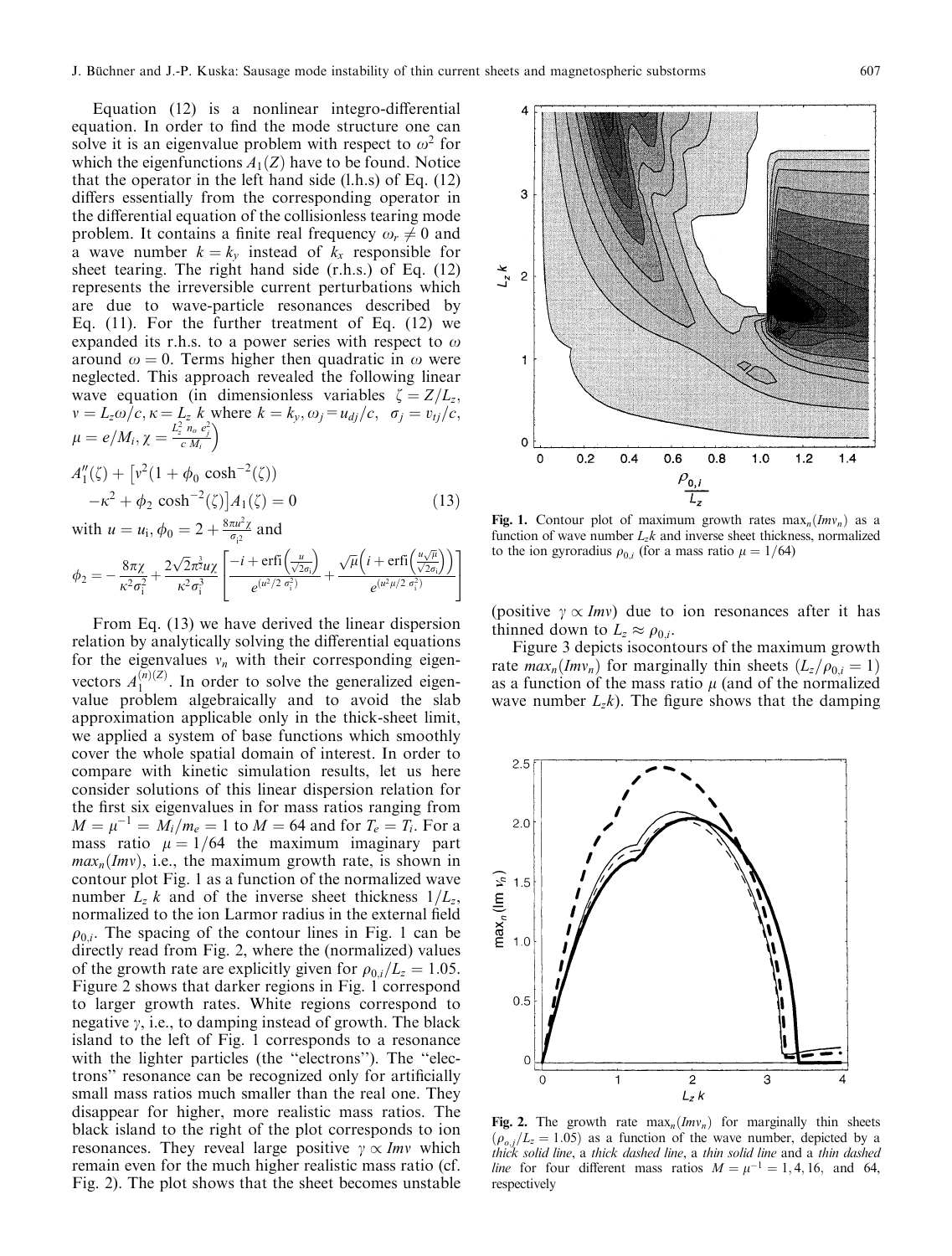

Fig. 3. Contour plot of maximum growth rates  $max_n(Imv_n)$  as a function of wave number  $L_z k$  and mass ratio  $\mu$  for a marginally thin sheet  $(\rho_{0i} = 1.05 L_z)$ 

influence of the negatively charged, lighter particles "electrons") on the wave growths is restricted to artificially large relative mass ratios  $m_e/M_i > 0.1$ . For  $\mu$  < 0.1 the fastest modes and in the wave number range  $L_z k = 1.2 \dots 2$  already grow at the high rates, shown in Fig. 2. This figure depicts the growth rate  $\max_n(Imv_n) \cdot L_z/c$  of the fastest growing modes for the four different mass ratios  $M = \mu^{-1} = 1, 4, 16$  and 64 as a function of the wave number  $L_z k$  for a marginally thin sheet  $\rho_{0,i} = 1.05 L_z$ . This verifies the different influence of electrons and ions on the instability. It confirms that for realistic mass ratios the electron damping can be neglected while the ion influence dominates the wave growth. The wave number of the most unstable mode shifts towards shorter wavelength, from  $L_z k = 1.0$ towards 2. The propagation speed  $\omega_r/k$  of the fastest growing mode approaches the ion drift speed which allows highly efficient ion resonances. From the symmetry of the eigenfunctions  $A_1^{(n)}(Z)$  which correspond to the fastest growing wave follows its symmetric about the current sheet. This reminds the structure of the ideal MHD sausage mode instability. Hence we called it a kinetic sausage mode.

#### 3 Plasma simulations

We have run our fully kinetic electromagnetic PIC-code (Birdsall and Langdon, 1991) GISMO in extended parameter regimes (cf. Büchner and Kuska, 1996) to verify whether the linear dispersion analysis provides correct hints at the fastest growing instability of thin current sheets. GISMO integrates the classical equations of relativistic particle motion selfconsistently with the wave equations for the scalar and vector potentials  $\phi$  and

A of the electromagnetic field. This has several advantages. The most notable one is the easy implementation of an implicit integration scheme and the simple formulation of the boundary conditions. The field solver is implicit and unconditionally stable for all step sizes. The boundary conditions for the potentials at the edges of the simulation box  $0 \le x \le \ell_x, 0 \le y \le \ell_y, 0 \le z \le \ell_z$  are given by

$$
w(x, y, z) = w(x + \ell_x, y, z) \tag{14}
$$

$$
w(x, y, z) = w(x, y + \ell_y, z) \tag{15}
$$

$$
w(x, y, 0) = w(x, y, \ell_z) = 0.
$$
 (16)

These are periodic boundary conditions in the x and y directions. The potentials are zero at the upper and lower boundaries. The Laplacian of the field solver is approximated by a finite difference scheme. This yields a sparse linear system of equations which is solved at every time step by successive overrelaxation with a conjugate gradient preconditioner. The iterative solution starts with the potential of the previous time step. The initial guess for  $w^{(n+1)}$  is usually very close to the solution, so only a few iterations are needed to obtain the desired accuracy. Electric and magnetic fields are calculated from the potentials by finite difference expressions for the derivatives. The continuous electric and magnetic fields are obtained by a trilinear interpolation of the data between the mesh points. Since the particle motion across the boundaries of the simulation box violates the gauge condition

$$
\frac{1}{c}\frac{\partial\phi}{\partial t} - \nabla\mathbf{A} = 0\tag{17}
$$

the forces are corrected as soon as the error in the gauge exceeds the error in the iterative solution of the field solver. Charge density  $\rho$  and current density **j** are calculated from the positions and velocities of the particles. The particle orbits are calculated by solving the relativistic equations of motion. With the maximum simulation box dimension  $\ell = \max{\{\ell_x, \ell_y, \ell_z\}}, v^* = v/c$ and  $\tau = \ell t/c$ . The solution of the equations of motion is obtained using an explicit embedded Runge-Kutta pair of order  $4(3)$  with step size control (Deufthard and Bornemann, 1994). This is the classical Runge-Kutta method but with an embedded third order step. The fourth order integration scheme ensures that the particle gyration in the magnetic field is resolved properly. GISMO controls the step size in the particle integrator. In fact, the accuracy of the integration is an often overlooked quantity in kinetic simulations. However, the correct modeling of a dynamic system requires a stable and accurate solution, the accuracy is even the more important quantity. The step size control by GISMO ensures both that the solution keeps stable and that the local truncation error

$$
[\hat{\epsilon}] = (\xi - \xi^*)/6\tag{18}
$$

is lower than the desired accuracy for all trajectories (here  $\xi$  and  $\xi^*$  are the fourth and third order approximations obtained by the embedded Runge-Kutta pair). For the modelling of an instability the step size control speeds up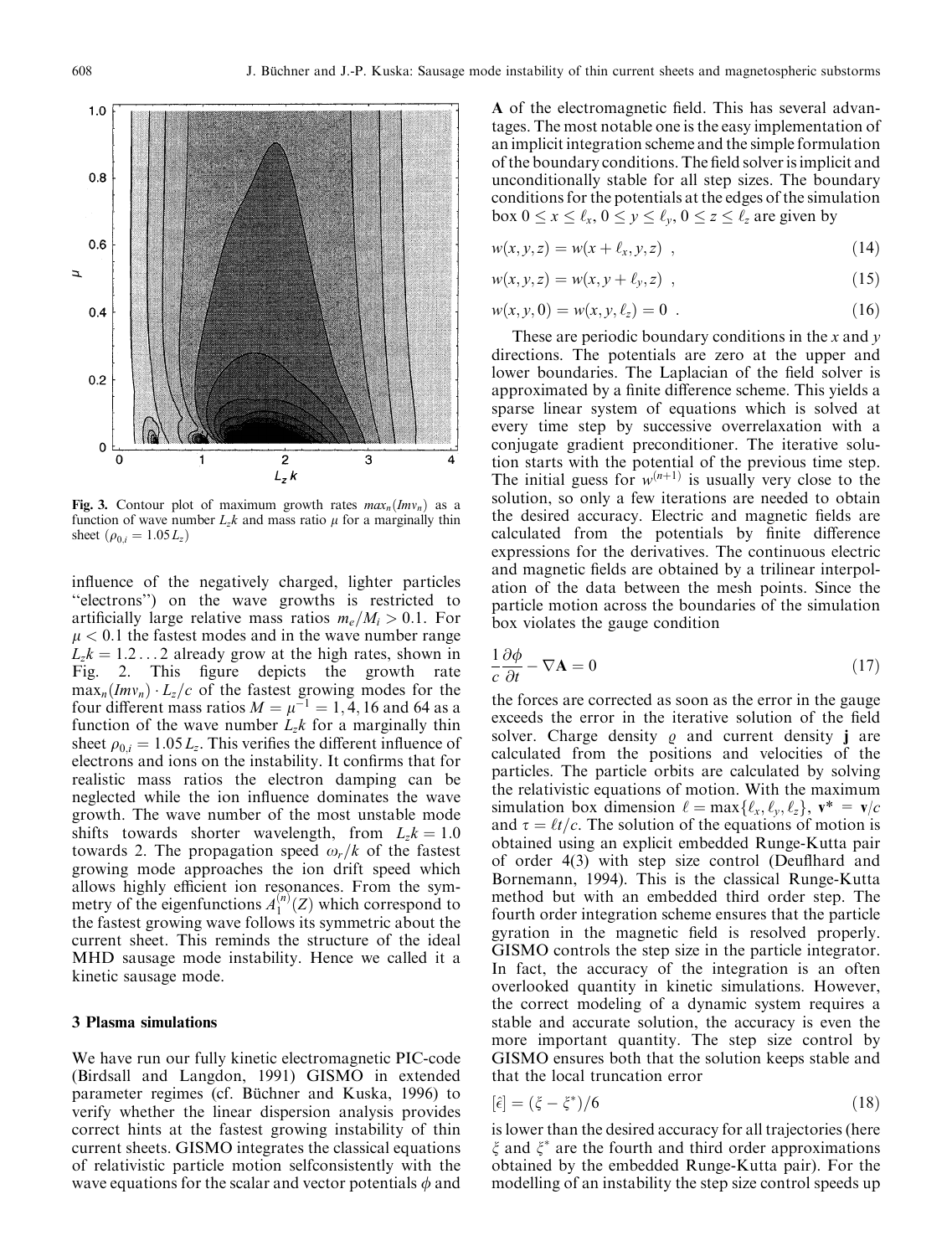the calculation during the initial metastable phase of the system evolution. Here the classical Runge-Kutta method has the advantage that it can be implemented in a memory efficient way. In addition to memory saving, the classical Runge-Kutta method contains two redundant steps in the middle of the integration interval and at the end. This improves the convergence of the solution for the particle motion. Higher order Runge-Kutta integrators (Cash and Karp, 1990; Hairer et al., 1987; Verner, 1993) would not improve the integration quality further since the force term is calculated by a lower order interpolation. The maximum local error of the integration was chosen to be  $\hat{\epsilon}$  < 1  $\cdot$  10<sup>-5</sup>. Since the motion of the particles near the boundary must be consistent with the fields periodic particle boundary conditions are assumed in the x- and ydirections. The few particles which reach the boundaries in the z direction are randomly replaced inside the box in accordance with the original distribution function.

#### 4 Simulation results

We initialized a Harris-type equilibrium distribution described by Eqs.  $(2)$ – $(4)$  to verify the properties of the unstable decay of thin current sheets. We extended the size of the simulation box up to  $12L_z \times 12L_z \times 6L_z$ gridplanes (where  $L_z$  is the half-thickness of the sheet, cf. Eq. (4)). In comparison with our previous simulation runs (e.g. Büchner and Kuska, 1996, 1987) we enhanced the grid resolution of the Debye length up to a factor of three. The electromagnetic fields are calculated on a mesh of  $128 \times 128 \times 64$  gridplanes in the X, Y and Z directions, respectively, and the number of particles was increased up to  $6 \cdot 10^6$ . The main result of our higher resolution simulations is that, as in our previous runs at lower resolution with fewer particles and in smaller simulation domains (Büchner and Kuska, 1996, 1987), a sausage mode instability evolves, which is symmetric about the current sheet. None of our simulations without additional background plasmas showed a faster growing of a kink mode. As an example, we present here in this paper results obtained by simulating critically thin sheets  $(L_z = \rho_{0,i})$  with equal initial electron and ion temperatures  $(T_e = T_i)$ , without additional plasma background for both a mass ratio of  $M = M_i/m_e = \mu^{-1} = 1$ and  $M = \mu^{-1} = 64$ . For three moments of time Figs. 4 and 5 depict snapshots of isodensity (density level: 2/3 of the maximum) surfaces of the ions in an the evolving bulk current sheet instability. Figure 4 corresponds to a mass ratio 1 : 1 and Fig. 5 to 1 : 64. The box sizes are given in terms of  $\Delta = 12 L_z$ . Our linear dispersion investigations had shown that for a mass ratio  $M = 1$ the main contribution to the structure formation corresponds to the lowest order eigenvalue  $v_0$ . The real part of  $v_0$  vanishes in the range of  $0.9 \le L_z k \le 1.16$ . Hence the last allowed wave vector  $k$  value corresponds to a wave number  $L_z k \approx 0.9$ . Assuming that the most important contribution corresponds to the eigenvalue with the maximum imaginary part, the eigenvalues of Eq. (13) suggest a wave length of the fastest growing mode  $\lambda \approx 2.2\pi L_z$ . Since the box length in the current



Fig. 4. Instability of a three-dimensional Harris sheet equilibrium for a mass ratio  $M = 1$ . The images show ion density isosurfaces at  $t\Omega_0 = 1.4$ , 9.8 and 19.6, respectively. The *left box side* shows isodensity contours for a cut through the box at  $x = 6L_z = 0.5\Delta$ . The bottom plane shows isodensity contours for a cut through the box at  $z = 3L_z = 0.25\Delta$ 

direction  $\Delta = 1$  corresponds to  $12L_z$  it should accommodate about two wavelength. From Fig. 4 one sees that the theoretically predicted wavelength agrees well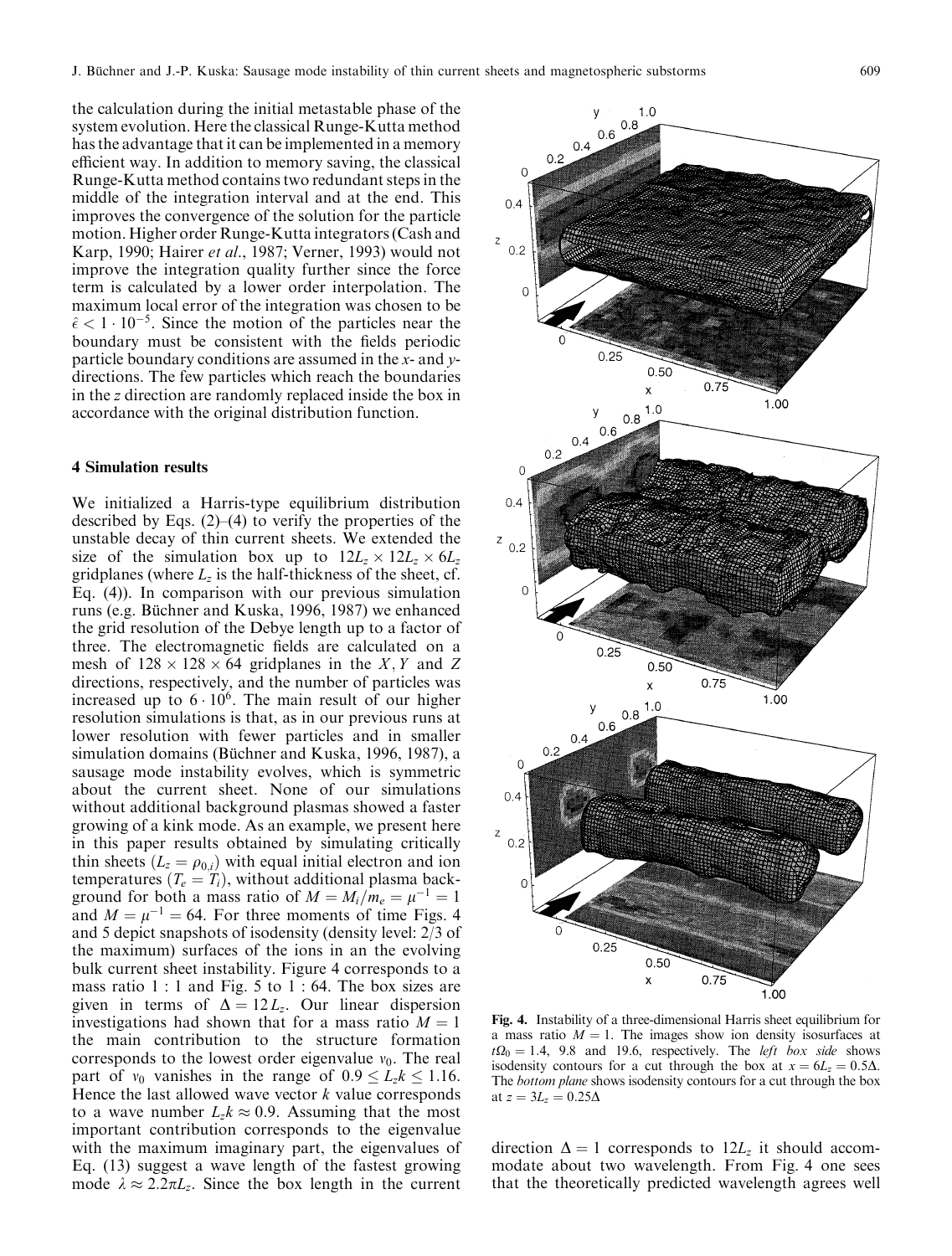

Fig. 5. Same as Fig. 4, but for a mass ratio  $M = 64$ 

with the result of the numerical modeling. For mass ratios  $M \gg 1$  the positive real parts of the eigenvalues  $v_n$ are not restricted to  $L_z k$  values less than one and shorter wavelength modes can grow. For  $M \gg 1$  the maximum imaginary part of the eigenvalues of the linear dispersion relation corresponds to a wave number  $L_z k \approx 2$ , this is a wavelength  $\lambda \approx 1.05\pi L_z$ . Figure 5 shows that for a mass

ratio  $M = 64$  the bulk mode wavelength of the spatial structure is, indeed, close to  $4\lambda$  fitting in a  $12L_z$  long box. This agrees well with the linear dispersion result  $L_z k \approx 2$ . The same can be said about the propagation speed and the wave frequency: the wave propagates, as theoretically predicted, with the ion drift speed and the wave frequency gets close to the ion cyclotron frequency. The growth rate of the instability is of the order of the ion cyclotron frequency, too. This makes the sausage mode instability grow much faster than two-dimensional collisionless tearing mode instability of thin current sheets.

#### 5 Summary, discussion and conclusions

We reported results of analytical and numerical kinetic investigations of the influence of particle resonances on the stability of thin Harris-type current sheets. In our analytical investigations, we avoid the limitation of the slab approximation, usually used in the theory of thick current sheets. Instead we solved the generalized eigenvalue problem algebraically by applying an appropriate system of base functions which smoothly cover the whole spatial domain of interest. This also allowed us to avoid the  $A_1(Z) \approx A_1(0) = const.$  approximation, usually used in the thick sheet tearing mode theory to describe the resonance interaction in a narrow slab near the center of the sheet. The eigenfunctions  $A_1^{(n)}(Z)$  also allowed us a determination of the symmetry properties of the fastest growing unstable waves. We conclude that the threshold of instability is reached as soon as the sheet thickness becomes comparable with the thermal ion Larmor radius in the external magnetic field, i.e., after the sheet has thinned down to the ion inertial length. This agrees with the prediction of Yamanaka (1987). We further found that, after the current sheet half-thickness reaches the threshold a bulk current instability of the whole sheet starts to grow. The fastest growing mode is symmetric about the neutral plane. We called it a kinetic sausage mode since it reminds the similar ideal MHD instability. The resulting sausage mode wave propagates in the current direction. Only for artificially small values  $M = M_i/m_e = \mu^{-1} < 10$  growth rate and wave length strongly depend (due to the influence of the lighter particles, the "electrons") on the mass ratio M. For larger mass ratios the damping electron influence disappears. The theoretically predicted wave number of maximum growth is  $L_z k \approx 2$ . The symmetry of our analytical solution of the non-local linear kinetic dispersion relation agrees with the numerically obtained ones of Lapenta and Brackbill (1997) and contradicts their theoretical results. Our investigations cannot be directly compared with those of Pritchett *et al.* (1996), since they solved an initial value problem and did not look for the natural eigenmodes of the system. In the long wavelength limit our theoretical results agree with those reached by Yoon et al. (1998) in a two-fluid approach, but not for shorter wavelengths. This is due to the neglect of resonance effects in the twofluid approach, which damp the shorter wavelength mode growth.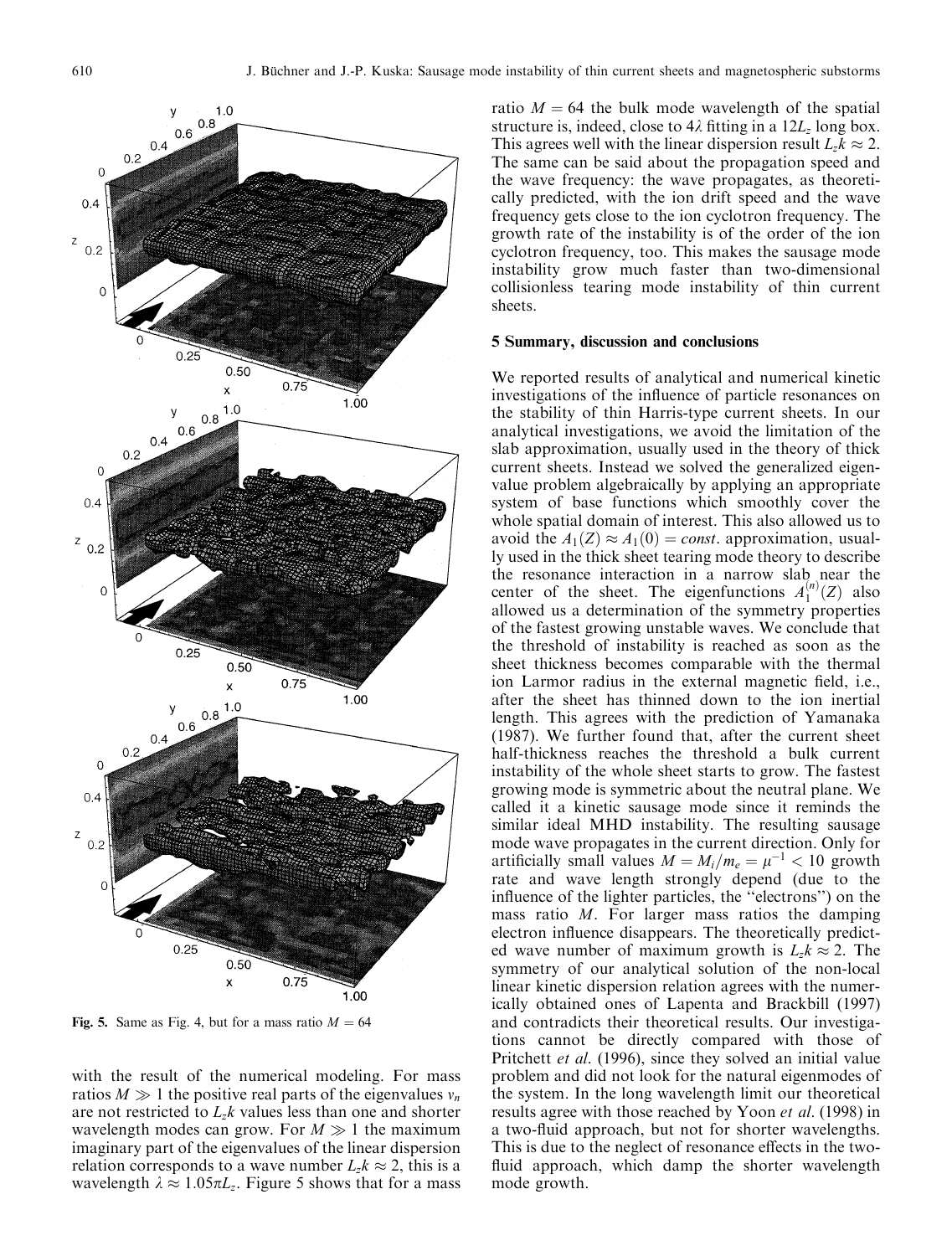In the past, our kinetic PIC code plasma simulations had already revealed a sausage mode in the mass ratio  $M = 1$  limit and for relatively short boxes in the current direction (Büchner and Kuska, 1996, 1997). In order to verify these results and to compare with the linear stability analysis, we have repeated these simulations varying the box length in the current direction, the number of particles, the temperatures, the spatial (Debye length) resolution, the aspect ratio of the simulation box and the size of the embedded current sheet. We started with marginally thin  $(L_z = \rho_0)$  current sheets in Harris equilibria. We did not include any background plasma as it was done in other codes by technical reasons. In this paper we have shown representative results for mass ratios  $M = 1$  and  $M = 64$ . In contrast to the simulations of Zhu and Winglee (1996), Ozaki et al. (1996), Pritchett et al. (1996), Lapenta and Brackbill (1997), our simulations confirm the prevalence of the sausage mode bulk current instability over the asymmetric kink mode. A comparison of the simulation results with the theoretically obtained properties of the bulk current instability shows that they correspond well with the theoretical results.

We can only guess, at the moment, the reason for the asymmetry of the (kink) mode in the other simulations. Different reasons are thinkable, which may break the symmetry and lead to sheet kinking instead of the sausage symmetry. One group of possible reasons is semi-physical. In the presence of a resting background plasma a Kelvin-Helmholtz instability may grow at the interface between the fast-flowing, current-carrying particles at the edge of the current sheet. Indeed, many simulation codes use a plasma background to avoid numerical instabilities. Since the particle drifts are often assumed to be artifically high (by technical reasons) the threshold of a Kelvin Helmholtz instability can be reached even for perturbations with wave vectors perpendicular to the magnetic field direction. Another group of reasons for symmetry breaking could be due to technical asymmetries inherent, e.g., to the usually used leapfrog methods. They take field values calculated during different time steps when determining derivatives. Other reasons might by effects of the high particle velocities due to incorrect transformations of the superrelativistic speeds due to plasma heating. The GISMO code was intentionally developed to avoid these problems. All symmetry breaking effects thinkable should be checked in order to verify the mode of the instability of thin current sheets properly.

In separate papers we have shown that the non-local bulk instability of thin current sheets accelerates three dimensional spontaneous reconnection (Büchner and Kuska, 1996, 1997). After verifying the sausage mode instability both theoretically and by means of PIC-code kinetic simulations, we can draw from these results the following conclusions for the onset of reconnection in the course of magnetospheric substorms. First, external pressure and energy inflow cause a current sheet thinning in the near-Earth magnetotail. As soon as the threshold sheet-width comparable with the ion inertial length or half the ion gyroradius is reached, a bulk

current instability starts. It heats the electrons above their threshold of non-adiabaticity. This releases the frozen-flux constraint for the electrons and allows a loss of the current sheet equilibrium. Since the growth rate of the instability, on the other hand, is controlled by the ions, the ion scale determines the rate at which reconnection evolves (Büchner, 1998). Extrapolating the kinetic plasma simulation results to realistic mass ratios by using the predictions of the linear dispersion relation, one obtains that the characteristic growth time of the sausage-mode bulk current instability of marginally thin sheets would be of the order of a minute. This agrees well with the observed time-scale of substorm onsets.

Acknowledgement. Topical Editor K.-H. Glassmeier thanks, M. Scholer and another referee for their help in evaluating this paper.

#### **References**

- Axford, I., Magnetic field reconnection, in Reconnection in space and Laboratory Plasma, ed. E. W. Hones Jr., Geophysical Monograph 30, AGU, Washington D.C., pp. 4-14, 1984.
- Baker, D. N., T. I. Pulkkinen, V. Angeleopoulus, W. Baumjohann, and R. L. McPherron, Neutral line model of substorms: past results and present view, J. Geophys. Res., 101, 12,975, 1996.
- Baker, D. N., T. I. Pulkkinen, J. Büchner, and A. Klimas, Substorms: a global magnetospheric instability, in Proceedings of the IVth International Conference on Substorms, eds. S. Kokubun and Y. Kamide, Kluwer Dordrecht, 231, 1998.
- Birdsall C. K., and A. B. Langdon, Plasma Physics via Computer Simulation, Plasma Physics Series, IOP Publishing, 1991.
- Brackbill, J. U., D. W. Forslund, K. B. Quest, and D. Winske, Nonlinear evolution of the lower-hybrid drift instability, Phys. Fluids, 27, 2682, 1984.
- Büchner, J., Multiscale coupling in reconnection  $-$  three-dimensional current sheet tearing, in Physics of Space Plasmas, eds. T. Chang, G. B. Crew and J. R. Jasperse, MIT Cambridge, MA, pp. 79, 1995.
- Büchner, J., Kinetic effects controlling the onset of 3D reconnection in Proceedings of the IVth International Conference on Substorms, eds. S. Kokubun and Y. Kamide, Kluwer, Dordrecht, 461, 1998.
- Büchner, J., and J.-P. Kuska, Three-dimensional collisionless reconnection through thin current sheets: theory and selfconsistent simulations, in Proceedings of the IIIrd International Conference on Substorms, ESA SP-389, October 1996, 373, 1996.
- Büchner, J., and J.-P. Kuska, Numerical simulation of threedimensional reconnection due to the instability of collisionless current sheets, Adv. Space Res., 19, 1817, 1997.
- Büchner, J., and, L. M. Zelenyi, Chaotization of the electron motion as the cause of an internal magnetotail instability and substorm onset, J. Geophys. Res., 92, 13,456, 1987.
- Büchner, J., and L. M. Zelenyi, Regular and chaotic charged particle motion in magnetotail-like field reversals. 1 Basic theory, J. Geophys. Res., 94, 11,821, 1989.
- Cash, J. R., and, A. H. Karp, A variable order Runge-Kutta method for initial value problems with rapidly varing righthand sides, ACM Transactions on Mathematical Software, 16, 201, 1990.
- Coppi, B., G. Laval, and R. Pellat, A model for the influence of the Earth magnetic tail on geomagnetic phenomena, Phys. Rev. Lett., 16, 1207, 1966.
- Coroniti, F. V., Space plasma turbulent dissipation: reality or myth?, Space Sci. Rev., 42, 399, 1985.
- Coroniti, F. V., and A. Eviatar, Magnetic field line reconnection in a collisionless plasma, Astrophys. J. Suppl. Ser., 33, 189, 1977.